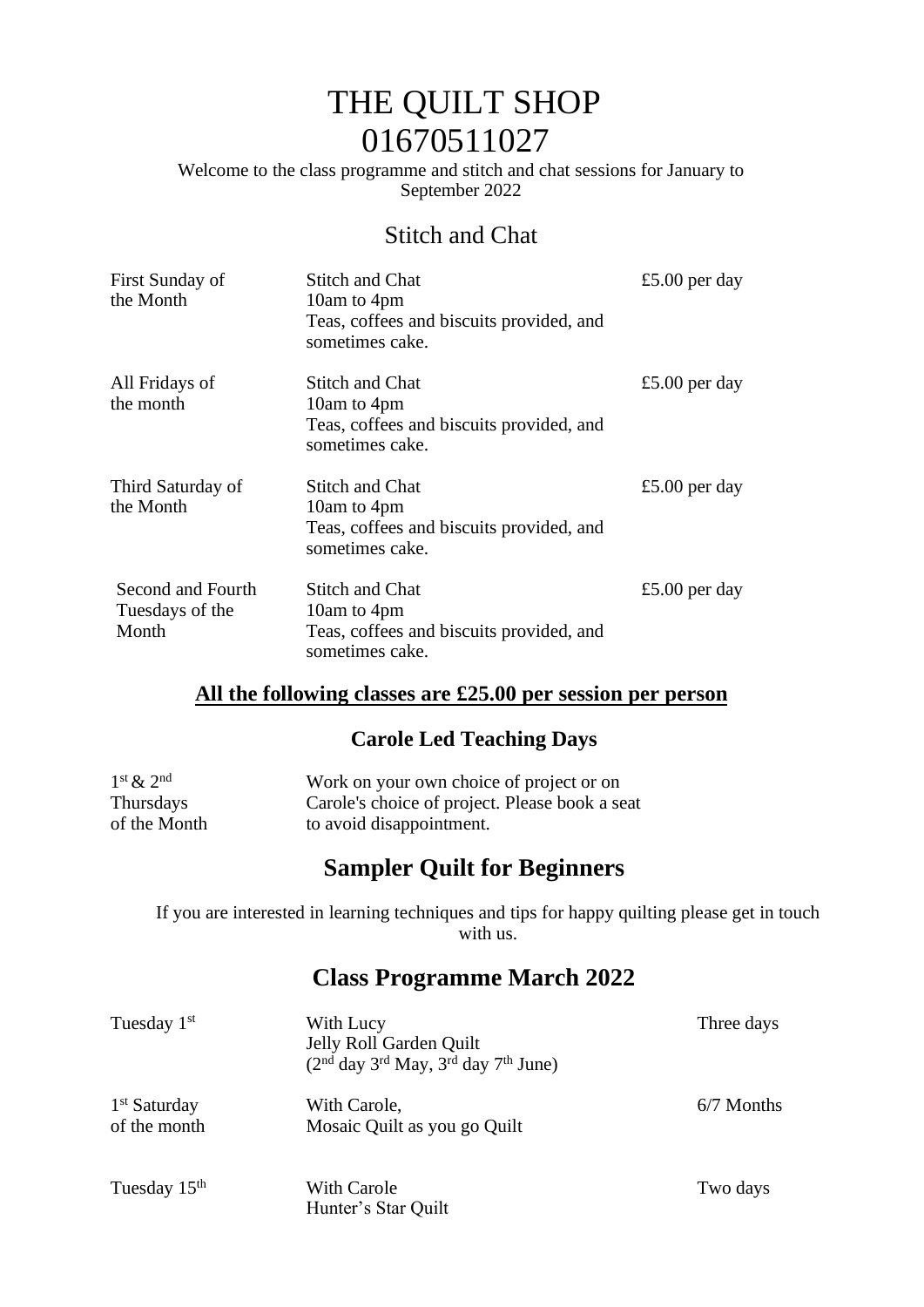$(2<sup>nd</sup> day 19<sup>th</sup> April)$ Project uses a Layer Cake

#### **Class Programme April 2022**

| Saturday 9th              | <b>With Lucie</b><br>Scrap (N) Forward Appliquéd Quilt using up<br>your scraps. | 6/7 Months |
|---------------------------|---------------------------------------------------------------------------------|------------|
| Saturday 30 <sup>th</sup> | With Carole<br><b>Oriental Table Centre</b>                                     | One day    |
|                           | <b>Class Programme May 2022</b>                                                 |            |
| Thursday 12 <sup>th</sup> | With Carol<br>Sashiko Hexagons<br>$(2nd day 9th June)$                          | Two days   |
| Saturday 28 <sup>th</sup> | <b>With Carole</b><br>Jelly Roll Quilt                                          | Two days   |

#### **Class Programme July 2022**

| Thursday 14 <sup>th</sup> | With Carole<br>Appliquéd Tulip Garden Quilt As You Go             | One day  |
|---------------------------|-------------------------------------------------------------------|----------|
| Saturday $23rd$           | With Carole<br><b>Charm Pack Quilt</b><br>$(2nd day 27th August)$ | Two days |

 $(2<sup>nd</sup>$  Day Saturday  $25<sup>th</sup>$  June)

A £15.00 non-refundable deposit for each class is payable on booking.

All classes are from 10.30am to 3.30pm, however the shop will be open from 10am for a tea or coffee, a chat and to get set up.

There are some sewing machines available to borrow if you don't have your own.

# **Thank You**

I hope everyone has had a Merry Christmas and a Happy New Year. It feels good to be starting a fresh new year with whatever that brings. There are lots of new classes to hopefully tempt you. For the foreseeable future I would like to ask that all customers continue to wear masks and the safety screens will remain in place for those attending classes.

## **Privacy Policy**